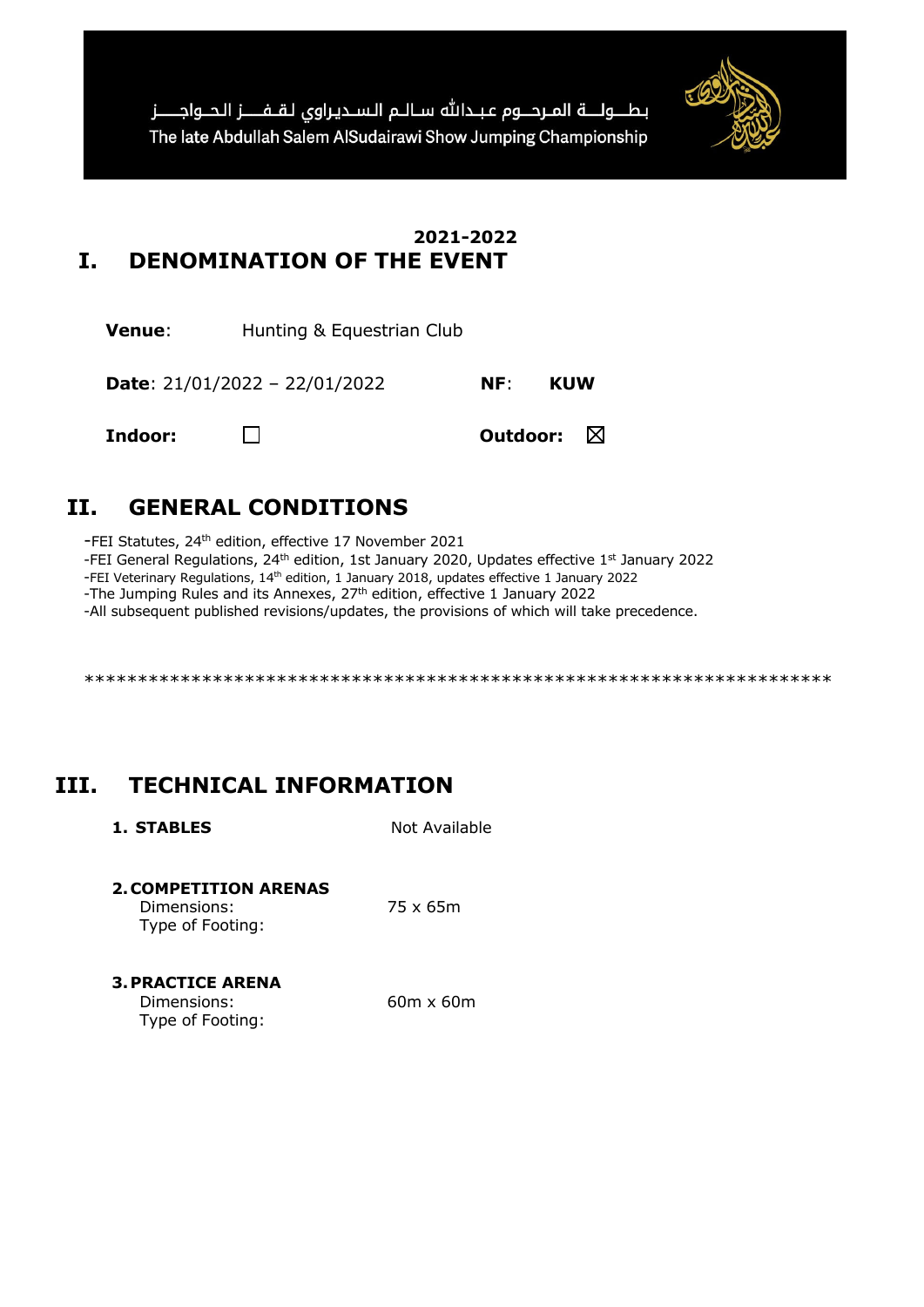

## **2021-2022 IV. THE FEI CODE OF CONDUCT FOR THE WELFARE OF THE HORSE**

The Fédération Equestre Internationale (FEI) expects all those involved in international equestrian sport to adhere to the FEI's Code of Conduct and to acknowledge and accept that at all times the welfare of the horse must be paramount and must never be subordinated to competitive or commercial influences.

- 1. At all stages during the preparation and training of competition horses, welfare must take precedence over all other demands. This includes good horse management, training methods, farriery and tack, and transportation.
- 2. Horses and Athletes must be fit, competent and in good health before they are allowed to compete. This encompasses medication use, surgical procedures that threaten welfare or safety, pregnancy in mares and the misuse of aids.
- 3. Events must not prejudice horse welfare. This involves paying careful attention to the competition areas, ground surfaces, weather conditions, stabling, site safety and fitness of the horse for onward travel after the event.
- 4. Every effort must be made to ensure that horses receive proper attention after they have competed and that they are treated humanely when their competition careers are over. This covers proper veterinary care, competition injuries, euthanasia and retirement.

# **V. GENERAL INFORMATION**

### **4.ORGANISER**

Name: Dalal Al Obaid – (Future Riders Team) Address:Hunting & Equestrian Club Email: futureriders2022@gmail.com

### **5.EVENT SECRETARY**

Name:Mohammad AlKhobaizi Mobile:67630591 Email: futureriders2022@gmail.com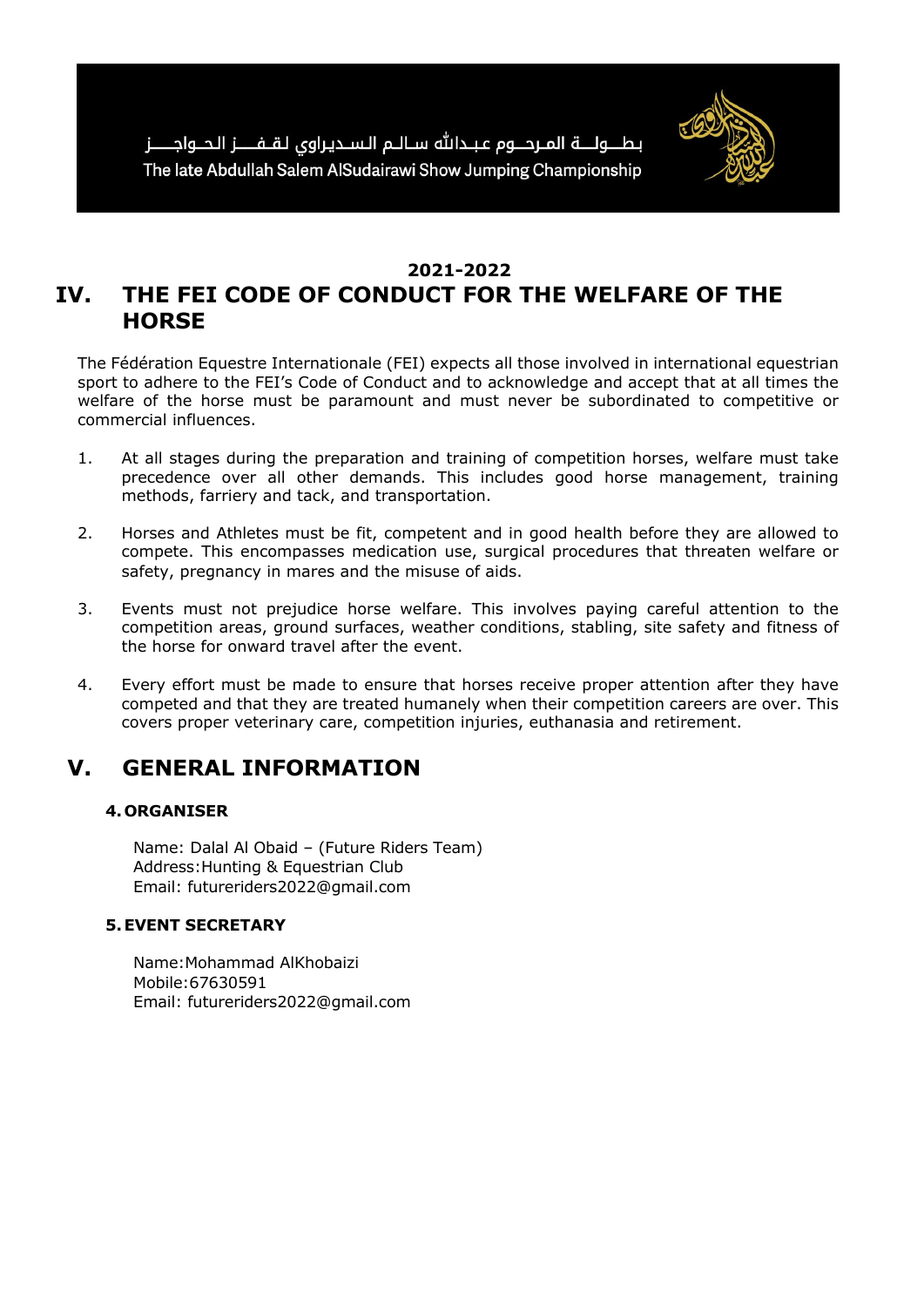

# **VI. OFFICIALS**

| Ref.           | <b>Function</b><br><b>Panel</b> |                                   | <b>Name</b>                       |  |
|----------------|---------------------------------|-----------------------------------|-----------------------------------|--|
|                |                                 | Ground Jury President             | Dr. Yahya AlHadban                |  |
|                | <b>Ground Jury</b>              | Ground Jury Member                | Ebtisam AlAruri                   |  |
| $\mathbf{1}$   |                                 | Ground Jury Member                | Sharon AlQoud                     |  |
|                |                                 | Ground Jury Member                | Lama Abdulaal                     |  |
|                |                                 | Ground Jury Member                | Abrar Jerag                       |  |
| $\overline{2}$ | <b>Course Designer</b>          | <b>Course Designer</b>            | Yaqoub AlNaserallah               |  |
|                |                                 | Assistant Course Designer         | <b>Future Riders</b><br>Volunteer |  |
|                |                                 | Assistant Course Designer         | <b>Future Riders</b><br>Volunteer |  |
|                |                                 | <b>Steward</b>                    | Abdulaziz AlMashouti              |  |
| 3              | <b>Stewards</b>                 | <b>Steward</b>                    | Dalal AlObaid                     |  |
| 4              |                                 |                                   | <b>Future Riders</b><br>Volunteer |  |
|                |                                 | <b>Ring Master</b>                |                                   |  |
|                |                                 | <b>Future Riders</b><br>Volunteer |                                   |  |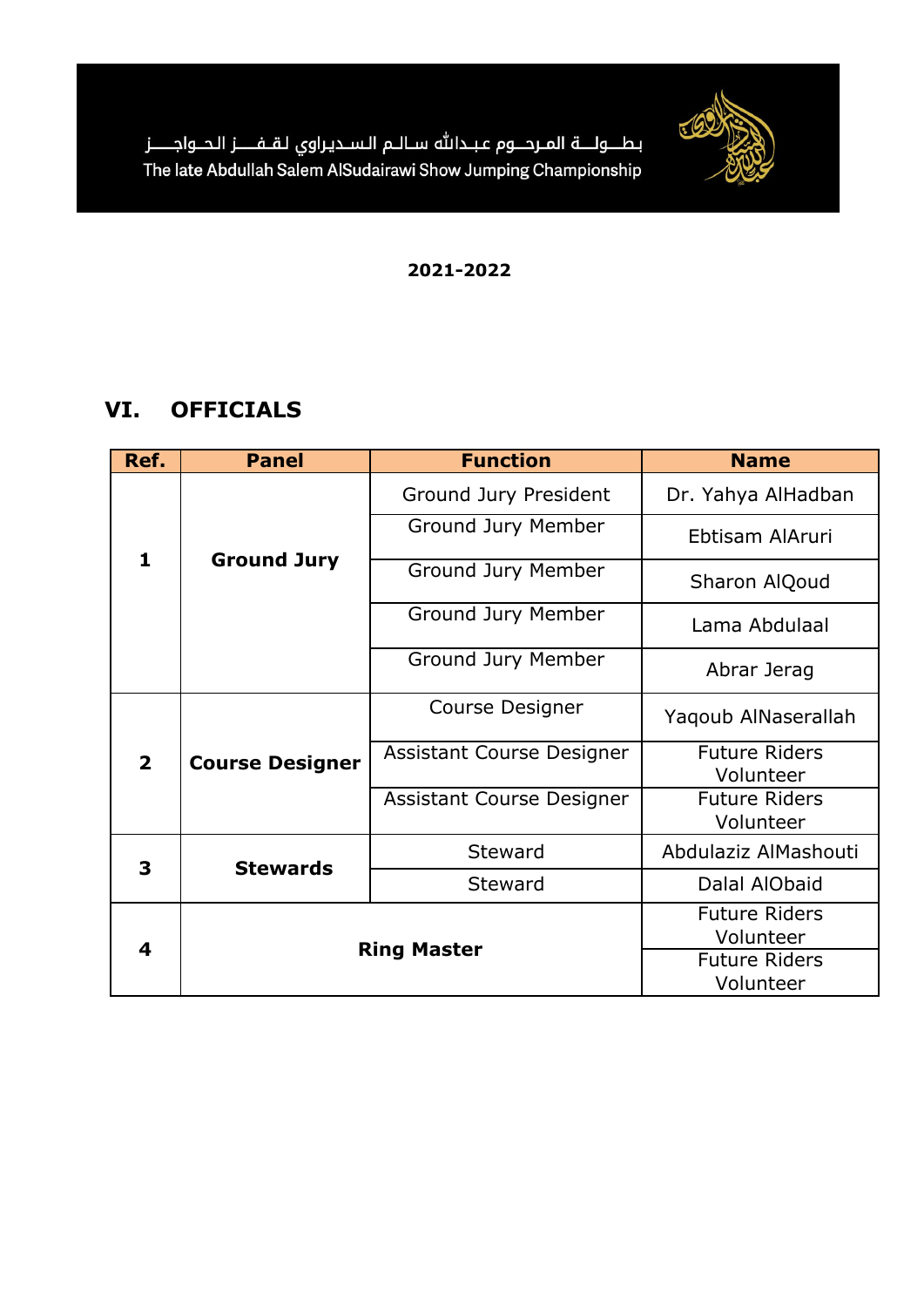

## **VII. ENTRIES**

### **IMPORTANT**

### **ENTRY FEES AND DEADLINES:**

**Entry fees: All Competitions:** KD 10 / Horse Late Entries: KD 20 / Horse

**Definite Entries: 7:00pm WEDNESDAY 19/01/2022**

- **Optimum rules apply in all the classes of this competition.**
- **Class No. 9 (fun class) – Competition attire is not required.**

**Late Entries:**

**\*If an entry conflicts the registration rules, then the rider/horse will automatically be removed from the lower class without notice. \*\*NO REFUNDS**

|                        | <b>Small Tour</b> | <b>Medium Tour</b> | <b>Big Tour</b> |
|------------------------|-------------------|--------------------|-----------------|
| 1 <sup>st</sup> Place  | 24                | 36                 | 48              |
| 2 <sup>nd</sup> Place  | 22                | 34                 | 46              |
| 3rd Place              | 20                | 32                 | 44              |
| 4 <sup>th</sup> Place  | 18                | 30                 | 42              |
| 5 <sup>th</sup> Place  | 16                | 28                 | 40              |
| 6 <sup>th</sup> Place  | 14                | 26                 | 38              |
| $7th$ place            | 12                | 24                 | 36              |
| 8 <sup>th</sup> Place  | 10                | 22                 | 34              |
| 9 <sup>th</sup> Place  | 8                 | 20                 | 32              |
| 10 <sup>th</sup> Place | 6                 | 18                 | 30              |
| 11 <sup>th</sup> Place | 4                 | 16                 | 28              |
| 12 <sup>th</sup> Place | $\overline{2}$    | 14                 | 26              |
| 13th Place             |                   | 10                 | 20              |

### **Points Table for Championship**

- **Points will be given to the first 12 placings in each class**

- **Riders competing in different tours will carry the points from the previous round.**

- **Trainers are allowed to enter with their riders in main arena when jumping in competition 4.**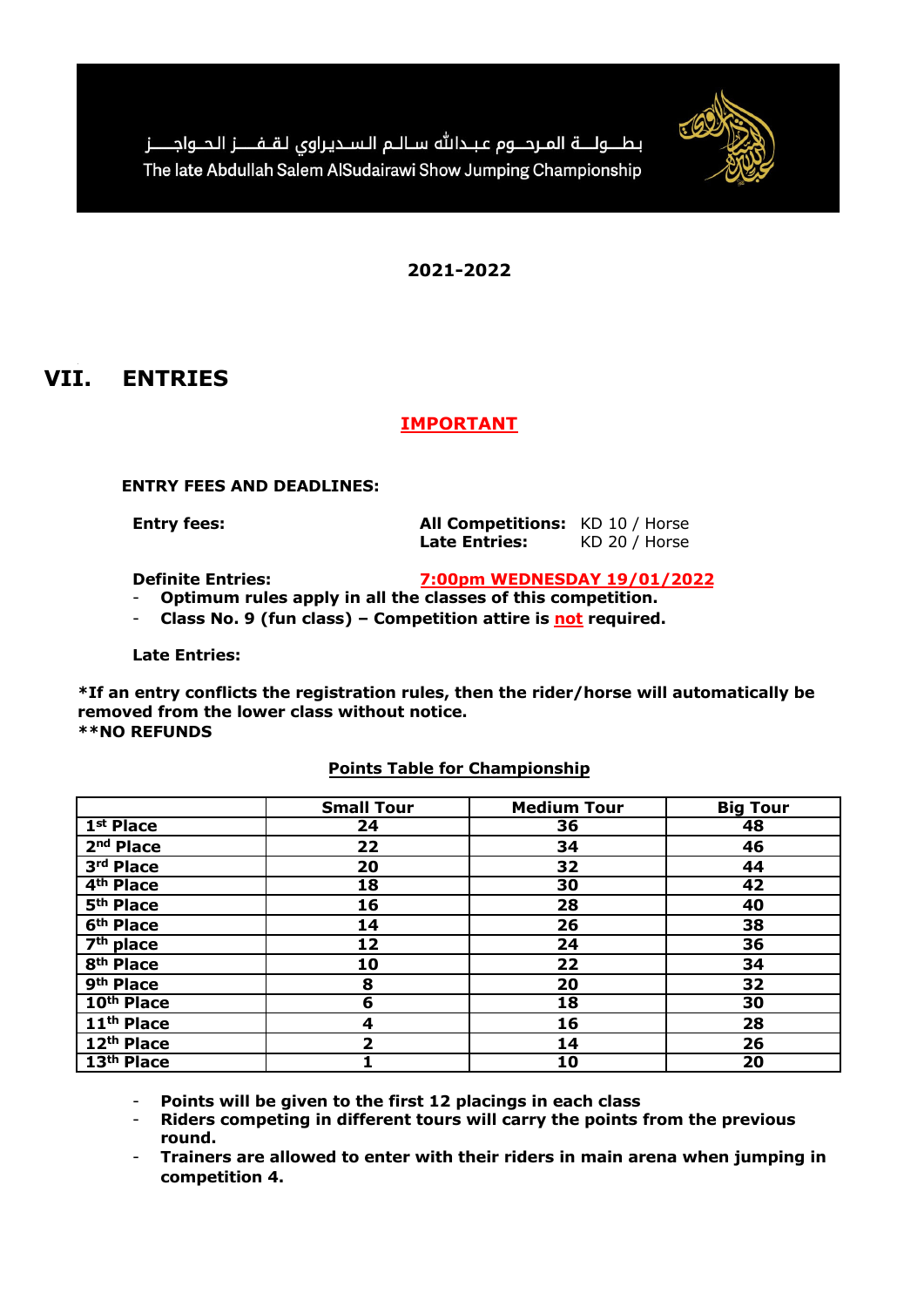

- **Riders competing with more than one horse has to declare the name of the horse before the round.**
- **120cm and above riders, who are older than 18 years old can't join FUTURE RIDERS competitions**
- **Prize money will be given to the grooms of 1st,2nd,and 3rd winners of Team Relay Competition.**

## **VIII. TIMETABLE**

### **COMPETITION 1 COURSE INSPECTION ON:**

| <b>Competitions:</b>                                              | Day             | <b>Date</b>    | <b>Time</b> | Art.      | <b>Prize</b><br><b>Money</b> |  |
|-------------------------------------------------------------------|-----------------|----------------|-------------|-----------|------------------------------|--|
|                                                                   |                 |                |             |           |                              |  |
| 1: 50-60 cm One Round Optimum Time<br>(Small Tour)                | Friday          | $21 - 01 - 22$ | 02:00 PM    | 238.1.3   | 400 KD                       |  |
| 2: 70-80 cm Accumulator<br>(Medium Tour)                          | Friday          | $21 - 01 - 22$ | To Follow   | 269.5     | 600 KD                       |  |
| 3: 40 cm Clear Round                                              | Friday          | $21 - 01 - 22$ | To Follow   | 238.1.3   | 250 KD                       |  |
| 4: 90 cm One Round With Jump Off<br>(Big Tour)                    | Friday          | $21 - 01 - 22$ | To Follow   | 238.1.3   | 1000 KD                      |  |
| 5: 105-110 cm Local Practice Two Phases                           | Friday          | $21 - 01 - 22$ | To Follow   | 274.1.5.3 | 300 KD                       |  |
| 6: 60-70 cm Accumulator<br>(Small Tour)                           | <b>Saturday</b> | 22-01-22       | 11:00 AM    | 269.5     | 400 KD                       |  |
| 7: 80-90 cm Immediate Jump Off<br>(Medium Tour)                   | <b>Saturday</b> | 22-01-22       | To Follow   | 245       | 600 KD                       |  |
| 8: 100 cm Two Rounds<br>(Big Tour)                                | Saturday        | $22 - 01 - 22$ | To Follow   | 273.3.3.2 | 1000 KD                      |  |
| 9: 110-115 cm Local Practice Two Phases                           | Saturday        | $22 - 01 - 22$ | To Follow   | 274.1.5.3 | 400 KD                       |  |
| 10 : Fun Class - Team Relay 70 cm /110 cm                         | Saturday        | $22 - 01 - 22$ | To Follow   | 268.2.1.1 | 225 KD                       |  |
| 1000 KD Cash gift vouchers will be added to the total prize money |                 |                |             |           |                              |  |
| <b>Total Prize Money</b>                                          | <b>KD 5000</b>  |                |             |           |                              |  |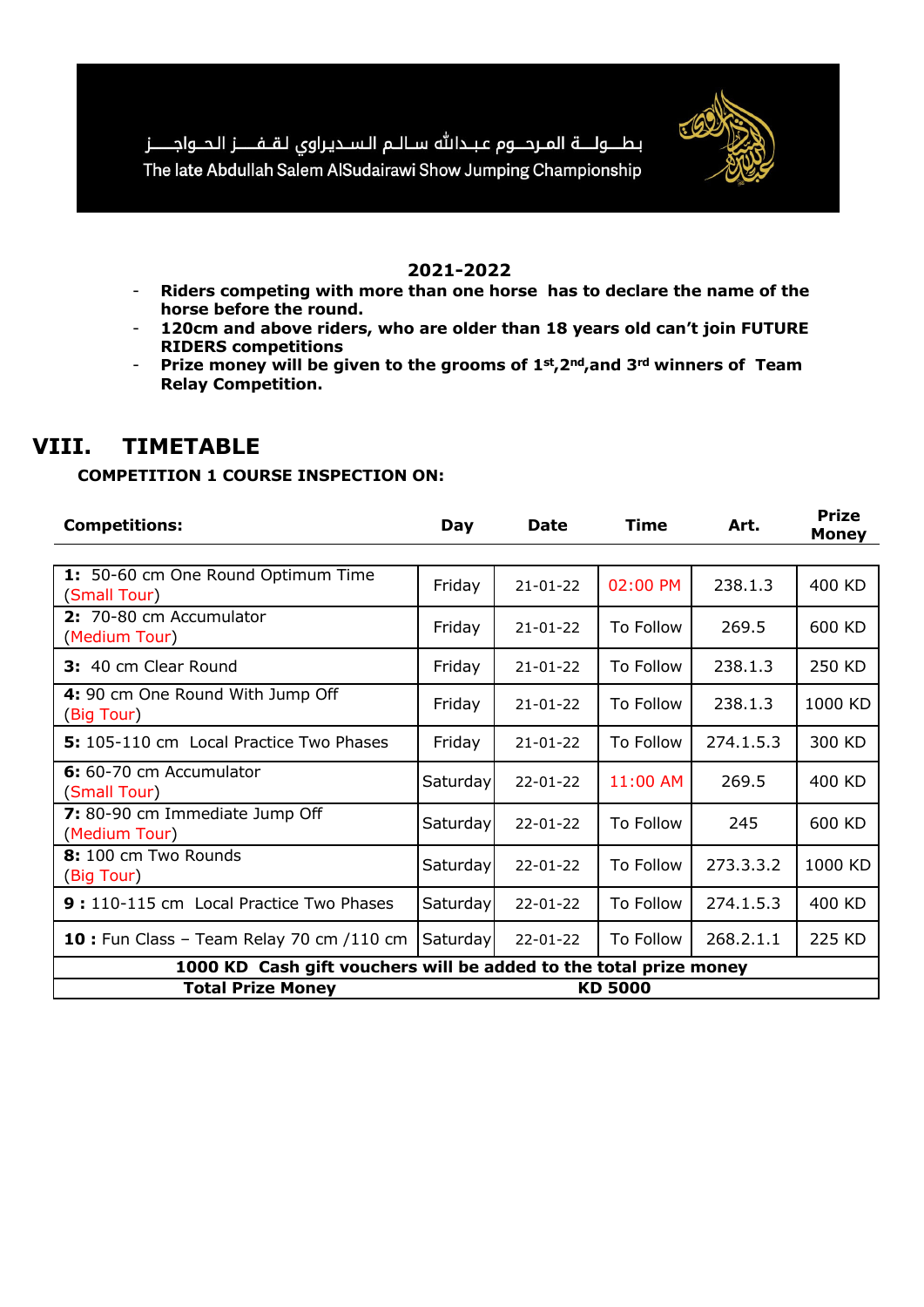بطــولــــة المــردـــوم عبــدالله ســالــم الـســديـراوى لـقــفـــــز الـدــواجـــــز The late Abdullah Salem AlSudairawi Show Jumping Championship

**2021-2022**

### **IX. COMPETITION DETAILS DAY: FRIDAY DATE: 21/01/2022**

### **COMPETITION No: 1 Time: 02:00 PM**

Type of Competition: One Round Optimum Time (Small Tour)

Article: 238.1.3 Speed/Fixed time:  $---m/min$ Obstacles height: 60cm Number of horses per athlete: xx Total prize money: 400 KD Chart to be used: 1 (25% to winner)

Please specify prize money amount for each athlete placed 13<sup>th</sup> and beyond: KD 10

2 (33% to winner)

### **COMPETITION No: 2 Time:** To Follow

Type of Competition: Accumulator (Medium Tour) Article: 269.5 Speed/Fixed time:  $\frac{1}{2}$  ---m/min Obstacles height: 80cm Number of horses per athlete: xx Total prize money: 600 KD Chart to be used: 1 (25% to winner)

Please specify prize money amount for each athlete placed 13<sup>th</sup> and beyond: KD 10

Type of Competition: Clear Round Type of Competition: Clear Round Speed/Fixed time:  $---m/min$ Obstacles height: max Number of horses per athlete: 40cm Total prize money: KD Chart to be used: 1 (25% to winner)

Please specify prize money amount for each athlete placed 13<sup>th</sup> and beyond: KD 10

2 (33% to winner)

### **COMPETITION No: 4 Time:** To Follow

Type of Competition:One Round with Jump Off (Big Tour) Article:238.1.3 Speed/Fixed time:  $---m/min$ Obstacles height: 90cm



**COMPETITION No: 3 Time:** To Follow

区

冈  $\Box$ 

 $\Box$ 

2 (33% to winner)

⋈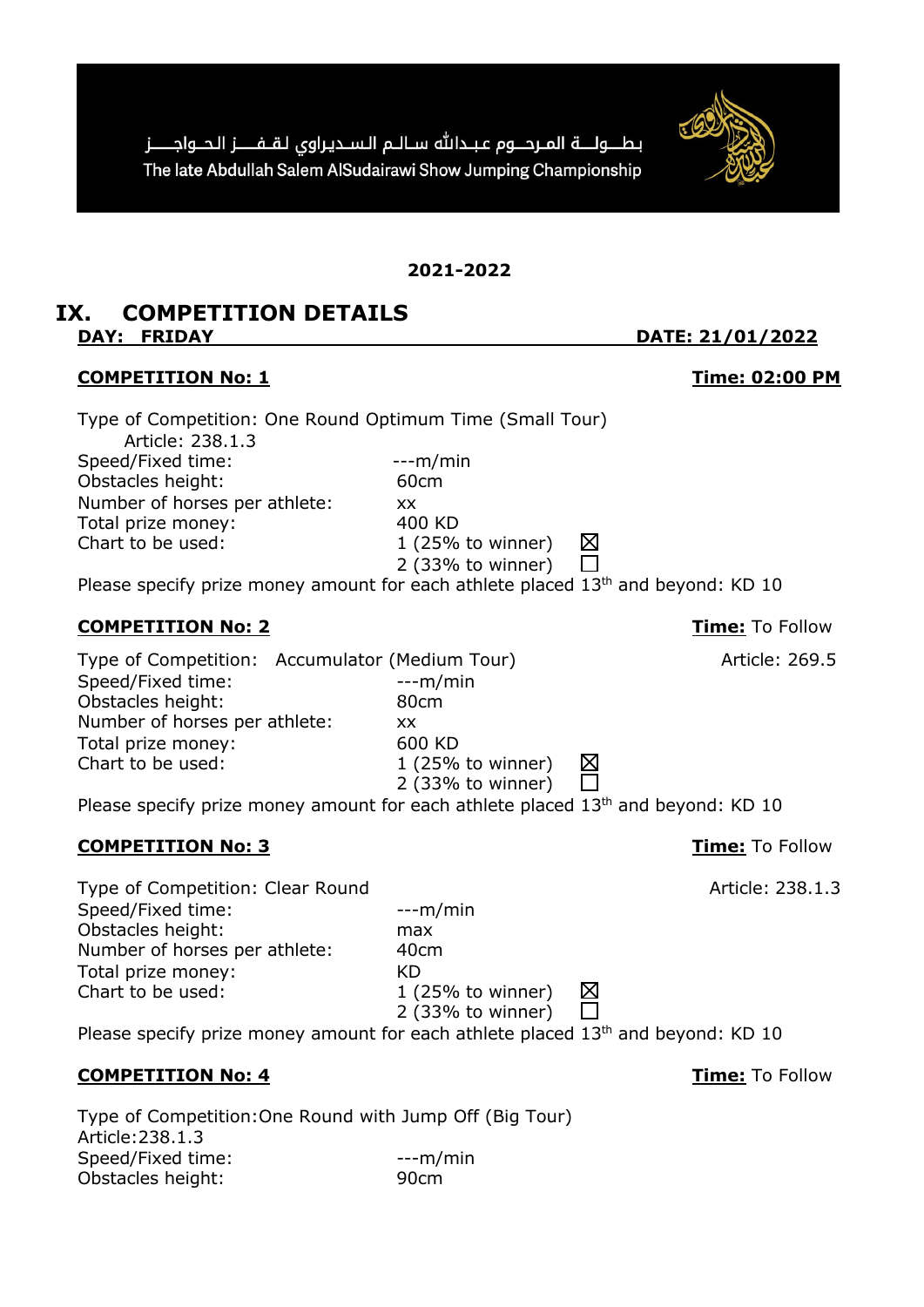بطــولــــة المـردـــوم عبــدالله ســالــم الـســديـراوى لـقــفـــــز الـدــواجـــــز The late Abdullah Salem AlSudairawi Show Jumping Championship

Number of horses per athlete: xx Total prize money: KD 1000 Chart to be used: 1 (25% to winner)

**COMPETITION No: 5 Time:** To Follow

Type of Competition: Local Practice Two Phases Article: 274.1.5.3 Speed/Fixed time:  $---m/min$ Obstacles height: 110cm Number of horses per athlete: xx Total prize money: 300 KD Chart to be used: 1 (25% to winner)

2 (33% to winner) Please specify prize money amount for each athlete placed  $13<sup>th</sup>$  and beyond: KD 10

### **DAY: Saturday DATE: 22/01/2022**

### **COMPETITION No: 6 Time:** 11:00 AM

| Type of Competition: Accumulator (Small Tour)                                                |                          | Article: 269.5 |
|----------------------------------------------------------------------------------------------|--------------------------|----------------|
| Speed/Fixed time:                                                                            | $--m/min$                |                |
| Obstacles height:                                                                            | 70cm                     |                |
| Number of horses per athlete:                                                                | XX.                      |                |
| Total prize money:                                                                           | 400 KD                   |                |
| Chart to be used:                                                                            | ⊠<br>$1$ (25% to winner) |                |
|                                                                                              | 2 (33% to winner)        |                |
| Please specify prize money amount for each athlete placed 13 <sup>th</sup> and beyond: KD 10 |                          |                |

### **COMPETITION No: 7 Time:** To Follow

| Type of Competition: Immediate Jump Off (Medium Tour) |                   |   | Article: 245 |
|-------------------------------------------------------|-------------------|---|--------------|
| Speed/Fixed time:                                     | $--m/min$         |   |              |
| Obstacles height:                                     | 90cm              |   |              |
| Number of horses per athlete:                         | xх                |   |              |
| Total prize money:                                    | 600 KD            |   |              |
| Chart to be used:                                     | 1 (25% to winner) | ⊠ |              |
|                                                       | 2 (33% to winner) |   |              |

## **2021-2022**

2 (33% to winner)

⊠

 $\Box$ Please specify prize money amount for each athlete placed 13<sup>th</sup> and beyond: KD 10

⊠ 帀

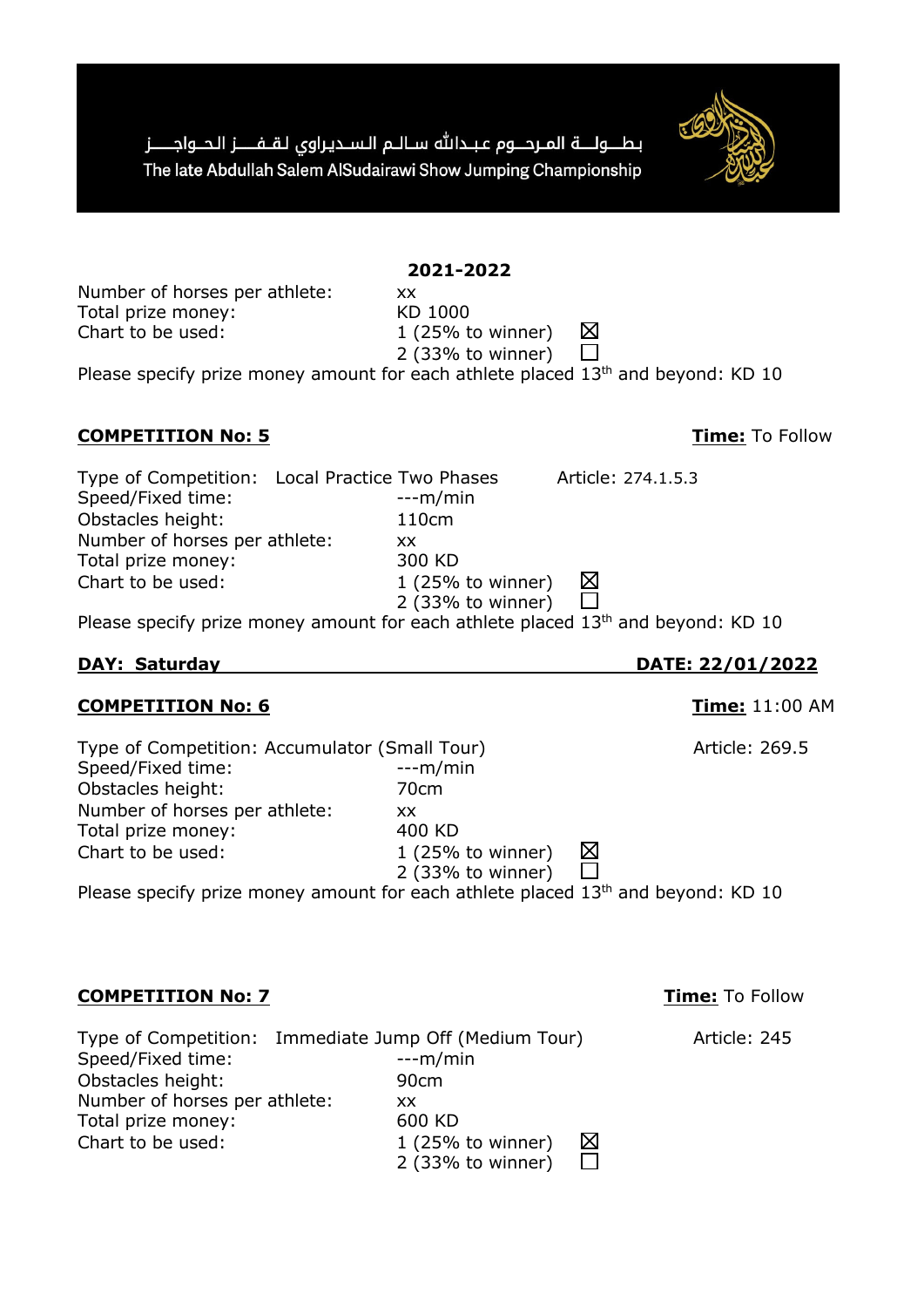**2021-2022** Please specify prize money amount for each athlete placed 13<sup>th</sup> and beyond: KD 10

2 (33% to winner)

⊠  $\Box$ 

 $\frac{\boxtimes}{\square}$ 

### **COMPETITION No: 8 Time:** To Follow

Type of Competition: Two Rounds **Article: 237.3.3.2** Article: 237.3.3.2 Speed/Fixed time:  $\frac{1}{2}$  ---m/min Obstacles height: 100cm Number of horses per athlete: xx Total prize money: 1000 KD Chart to be used: 1 (25% to winner)

**COMPETITION No: 9 Time:** To Follow

Type of Competition: Local Practice Two Phases Article: 274.1.5.3 Speed/Fixed time:  $---m/min$ Obstacles height: 115cm Number of horses per athlete: xx Total prize money: 400 KD Chart to be used: 1 (25% to winner) ⊠ 2 (33% to winner)  $\Box$ 

Please specify prize money amount for each athlete placed  $13<sup>th</sup>$  and beyond: KD 10

Please specify prize money amount for each athlete placed  $13<sup>th</sup>$  and beyond: KD 10

### **COMPETITION No: 10 Time:** To Follow

Type of Competition: Team Relay and the control of Competition: Team Relay Speed/Fixed time:  $\frac{1}{2}$  ---m/min Obstacles height: 70cm- 110cm Number of horses per athlete: xx Total prize money: 225 KD Chart to be used: 1 (25% to winner) 2 (33% to winner)

## **Prize money will be given to the first 3 teams only**

Please specify prize money amount for each athlete placed  $13<sup>th</sup>$  and beyond: KD -

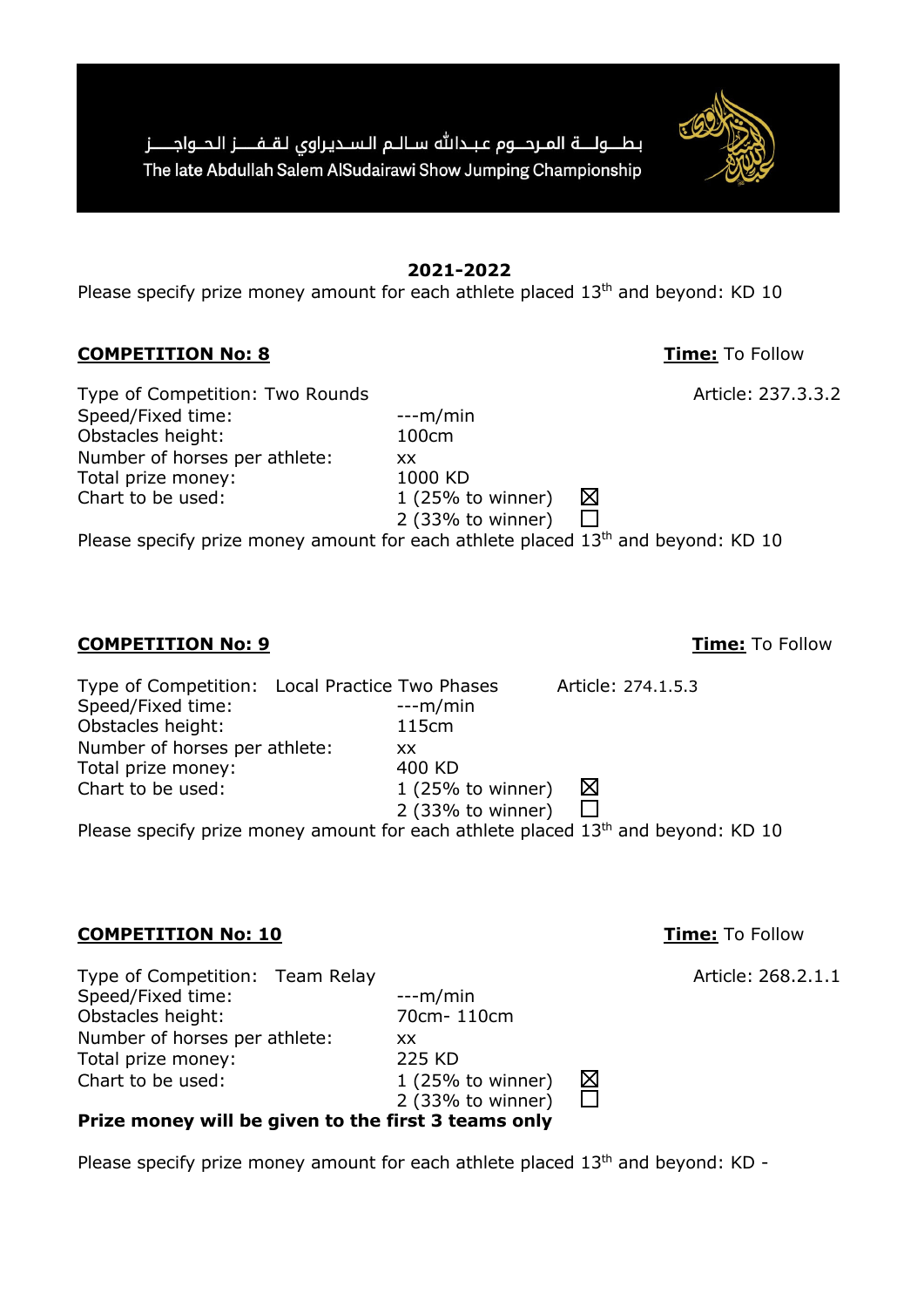

# **X. ADDITIONAL INFORMATION**

# **a. PRIZE GIVING CEREMONY**

The number of athletes required to present themselves for the prize giving ceremony of each competition is **6**.

# **b. TIMING DEVICE**

Name of Manufacturer: **TAG HEUR** Model: **CP-545**

# **c. EVENT'S ORGANISATION**

In exception circumstances, together with the approval of Ground Jury, and the Show Jumping Committee the OC reserves the right to modify the schedule in order to clarify any matter or matters arising from an omission or due to unforeseen circumstances.